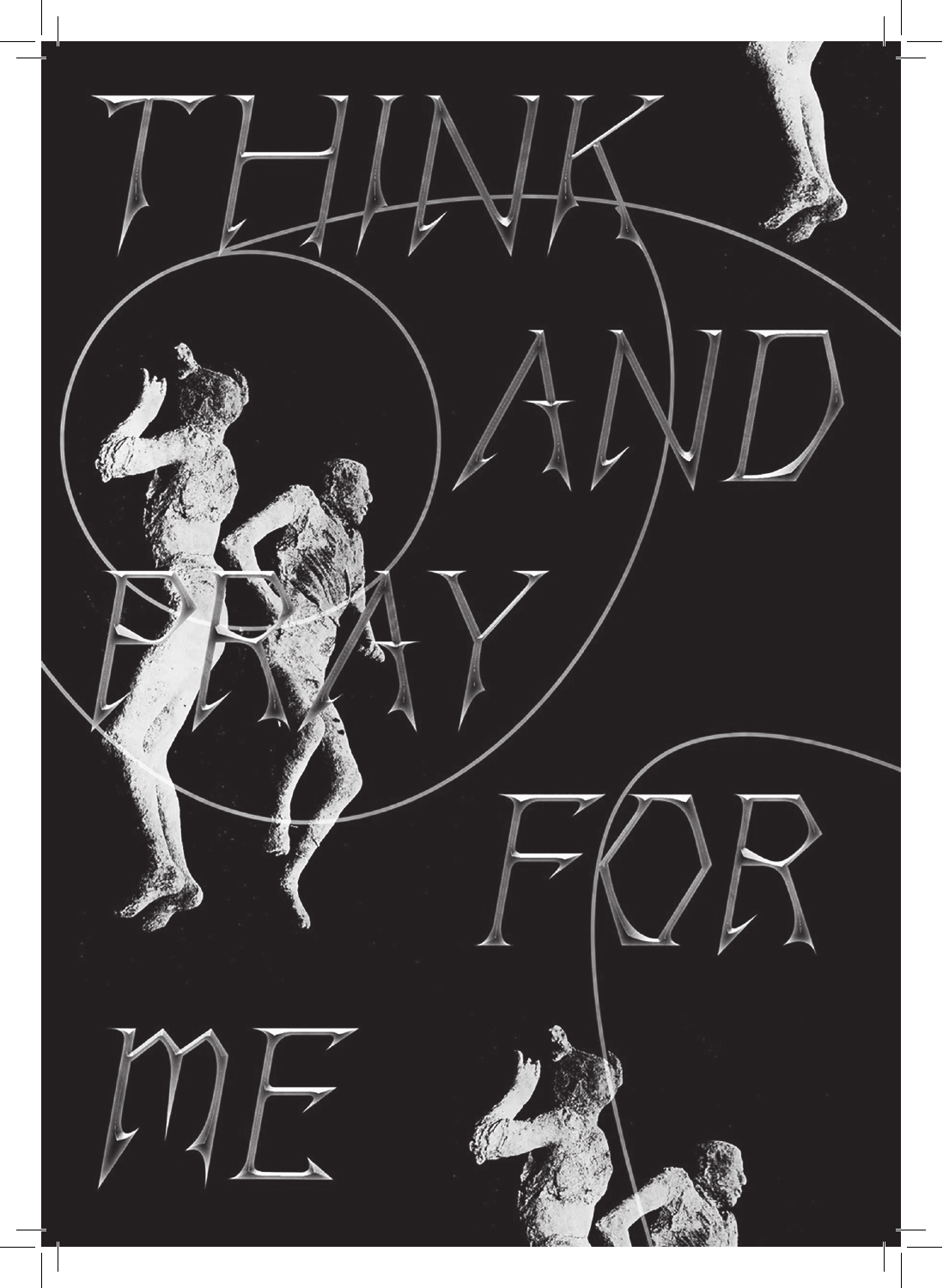Planned **Obsolescence** by Jack Clarke



*"I love how millennials are associated with avocado toast and selfies instead of the fact that we all constantly joke about wanting to die."* 2

It has been clear to archaeologists, ever since unearthing the Necropolis late into the 16th Century, that those who did not flee the city of Pompeii in 79AD perished in an event of seismic proportions. However, as excavators worked over the centuries to uncover human remains, they noticed that the skeletons were surrounded by voids in the compacted ash – in the mid 1800's this realisation lead excavators to discover that by carefully pouring plaster into these spaces, the final poses, clothing, and faces of the last residents of Pompeii can 'come to life.'

Dr. Pliny, an Italian psychogeologist specialising in poromechanics, has been working with these material witnesses 3 since excavations resumed in early 2018. Following new funding from the United Nations Educational, Scientific and Cultural Organization (UNESCO) Dr. Pliny and a small team of researchers at the International Therolingustics Association 4 have begun to execute a new, experimental procedure of psychographic material analysis. Their work on site begins from the basic premise that:

*"For every inconsistency on the surface, there is a subterranean consistency."* 5

In their new method of analysis, the plot of land (or plaster) that Dr. Pliny and his team have been given to work on and the plot of Pompeii as a narrativised

<sup>1</sup>*Dyer, Pompeii. Its History, Buildings and Antiquities (Bell, 1887), 476*

4  *Le Guin, The Author of the from the Journal of and Other Animal Presences, Plume, 1974),167*

5  *Negarestani, Cyclonopedia (re.press, 2008), 53* 

2  *Leah Williams, https:// twitter.com/mymonsterischic/*



*Acacia Seeds and Other Extracts Therolinguistics (in Buffalo Gals*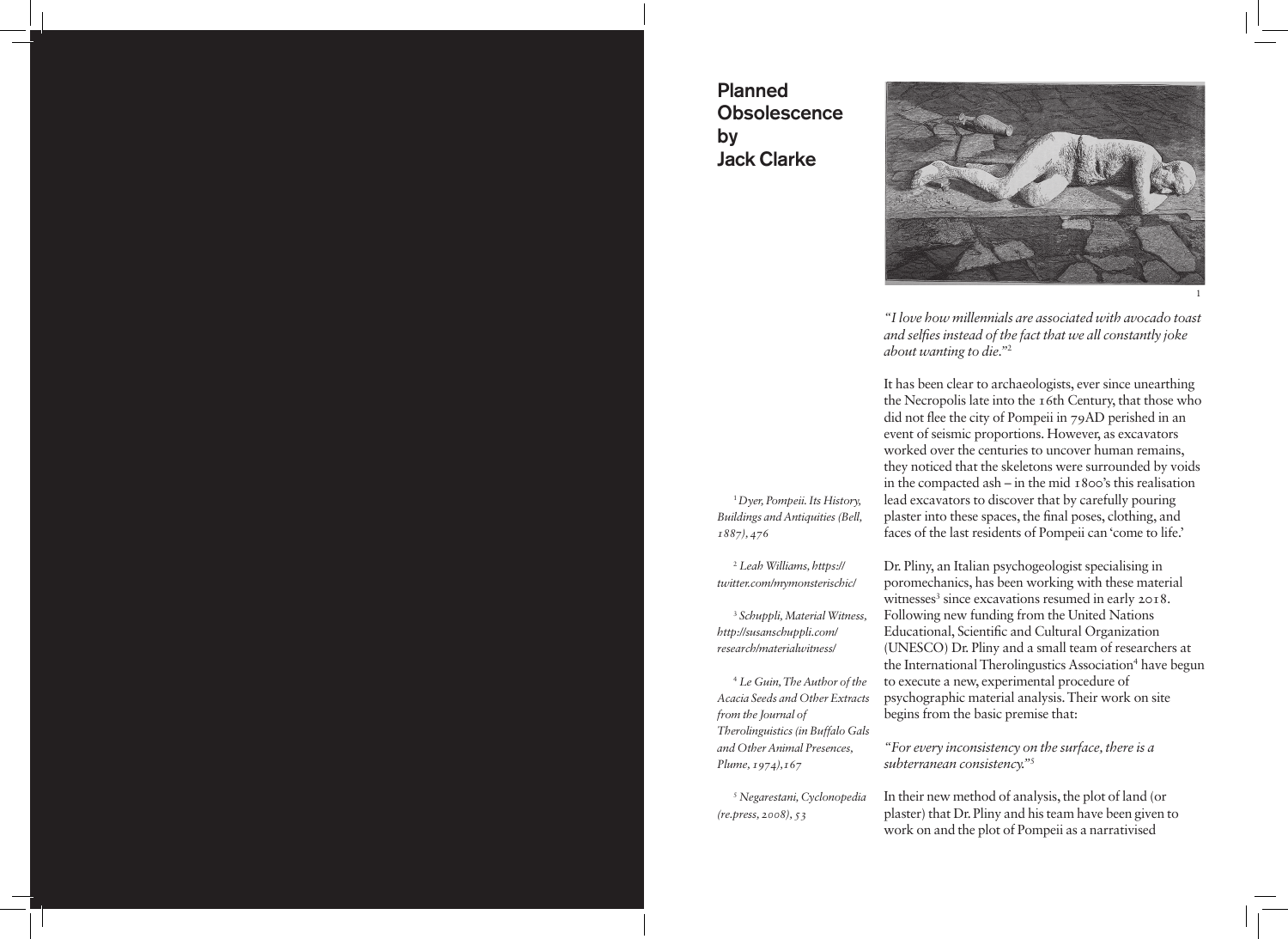psychosocial event cannot be separated – in both domains they are simply looking for inconsistencies, or plot holes:

*"...the main plot is the map or the concentration blueprint of plot holes (the other plots). Every hole is a footprint left by at least one more plot, prowling underneath."*<sup>6</sup>

Since beginning this process of excavation, Dr. Pliny and his colleagues have realised that their previous issues were simply deficiencies in resolution. When excavation commenced in 1748, the resolution of the blueprint that Carlo di Borbone had operated within lay at around 1km<sup>2</sup> – at this resolution, plot features such as the town structure were not even yet visible. However, over the last 200 years, the available resolution has steadily increased with the help of improved technology and, most recently, cybergothic methods of excavation and analysis. Now, Dr. Pliny is able to worm his way into the pores and secretory cavities of victims buried millennia ago, making observations of the cast reliefs directly at a fidelity of as little as  $17 \mu m^2$ .

This increased resolution is invaluable in Pliny's work, as he is psychoanalysing the inorganic matter of the unconscious itself. In recent interviews he has attributed the inspiration for this ground-breaking psychoarchaeological approach to the late Mark Fisher:

*"There is a death drive, which in its most radical formulation is not a drive towards death, but a drive of death. The inorganic is the impersonal pilot of everything, including that which seems to be personal and organic. Seen from the perspective of Thanatos, we ourselves become an exemplary case of the eerie: there is an agency at work in us (the unconscious, the death drive), but it is not where or what we expected it to be."*<sup>7</sup>

<sup>6</sup>*Ibid., 61* 

7  *Fisher, The Weird and the Eerie (Repeater Books, 2016), 85 – in Greek mythology,*  Thanatos *was the personification of death.*

By exploring this understanding of Thanatos and elaborating an approach with the assistance of the geolinguists at the International Therolingustics Association, Pliny has been able to divine and translate fragments of unconscious material from the plaster casts. The fragmented audible results are shocking, somewhere between unspeakable groans and inhuman chattering, the team managed to map together a few unconjugated

scraps and even a whole sentence: *"Qui me calcas, calcaberis, et tu, id cogita et ora pro me."*<sup>8</sup>

\*\*

*"Now and then, as in the case of the helicopter, with its unstable, insect-like obsessiveness, we can see clearly the deep hostility of the mineral world. We are lucky that the organic realm reached the foot of the evolutionary ladder before the inorganic."*<sup>9</sup>

When a market becomes more competitive, product life-spans tend to increase. When Japanese vehicles with longer lifespans entered the American market in the 1960s and 1970s, American carmakers were forced to respond by building more durable products.10 Coincidentally – or perhaps accordingly – the British author J.G. Ballard was also investigating such a symphorophilic† relationship between automobiles and life-spans during the 1970's; a research project culminating in the publication of his now infamous experimental fiction The Atrocity Exhibition (1970) and the equally controversial Crash (1973).

In a brief introduction to *The Atrocity Exhibition*, William Burroughs observes:

<sup>8</sup>*Roughly translated:* He who treads on me, will be trodden. You, think and pray for me.

<sup>9</sup>*Ballard, Atrocity Exhibition (Fourth Estate, 2014), 38*

<sup>10</sup>*https://en.wikipedia.org/ wiki/Planned\_obsolescence*

†*Symphorophilia is a paraphilia in which sexual arousal involves staging and watching a tragedy, such as a fire or a traffic accident.*

<sup>11</sup>*Burroughs in Ballard, Atrocity Exhibition, ix*

*"The line between inner and outer landscapes is breaking down. Earthquakes can result from seismic upheavals within the human mind. The whole random universe of the industrial age is breaking down into cryptic fragments: "In a waste lot of wrecked cars he found the burnt body of the white Pontiac, the nasal prepuce of LBJ, crashed helicopters, Eichmann in drag, a dead child . . ."* The human body becomes landscape*…"*<sup>11</sup>

In the demise of pre-modern Pompeii one can see a precursor to this conceptual image of 'the body as landscape' – the figures, faces, expressions and desires of a city compressed, decomposed and unwillingly etched into an impersonal terrain. Here, the barriers between inner and outer – organic and inorganic – become disinhibited, compounded and muddied. For Burroughs and Ballard in the 'industrial age' however, such apocalyptic imagery arrives instead through the lurid figures of hyper-capitalist sexualisation of political, economic and cultural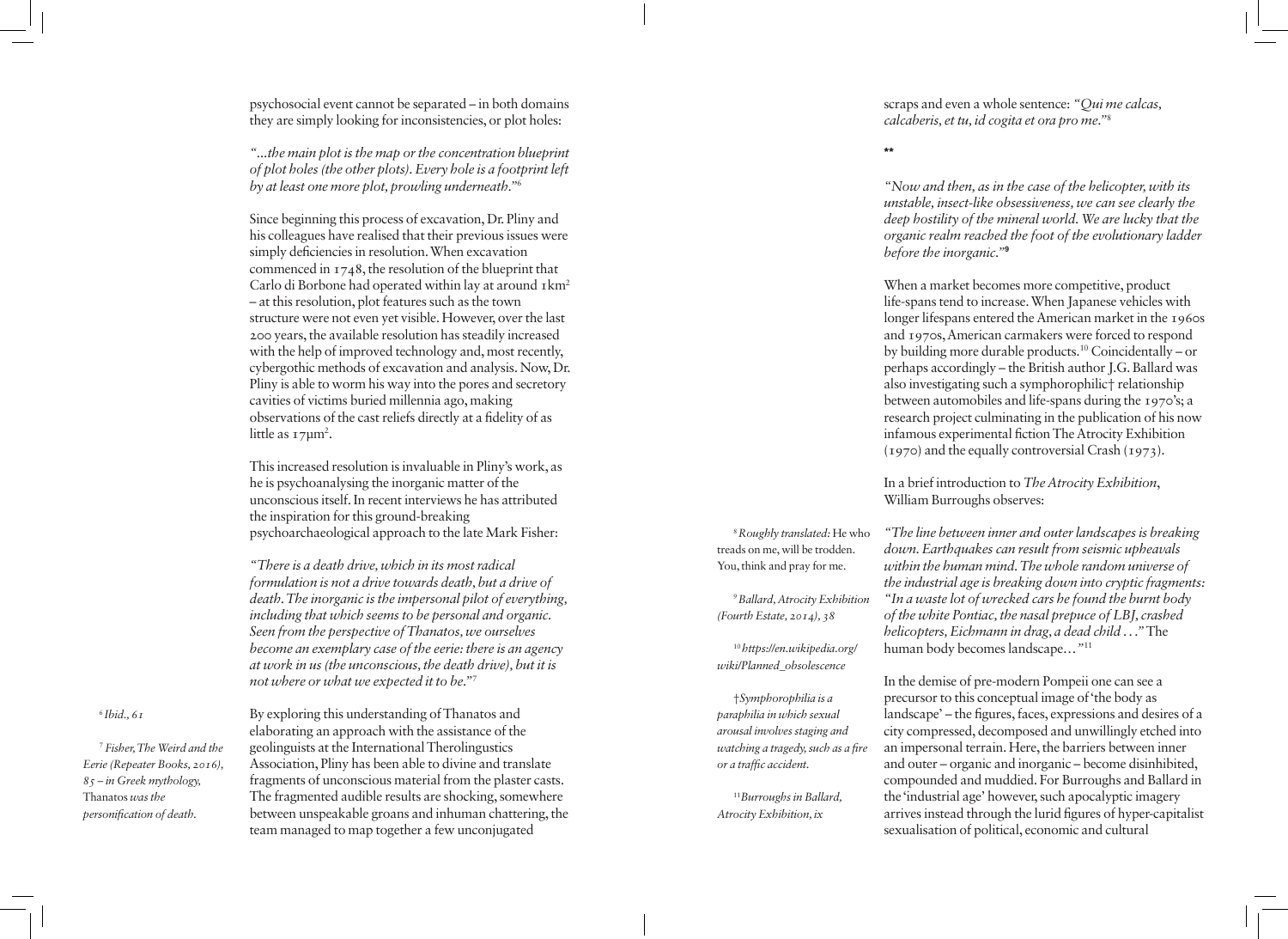chieftains, the glut of trivialised images depicting murder and destruction.

In this prophetic reading, the waste-lot of the Anthropocene is rendered visible at the sunbleached intersection between Thanatos, capital and the Earth. If the apocalyptic annihilation of Pompeii arrived from the inorganic 'without', the fate of our industrial-capitalist age is proactively produced from the inorganic drive 'within'<sup>12</sup>:

*"[t]he death of capital is less a prophecy than a machine part."*<sup>13</sup>

Here, the cybernetic features of an ostensibly free market come into play, as agencies of all kinds (human, inhuman, corporate, natural) descend on the asphalt plot;

*"...the hint of death is present in every biological circuit."*<sup>14</sup>

Feedback loops, such as the supposed tendency for competitive markets to produce longer product life-spans, begin to proliferate without the need for human intervention, in fact they actively preclude it. Increasingly competitive labour markets result in shorter life-spans as workers are progressively locked out of the means of survival.

Moving away from the automobiles – into a distinctly post-Fordist era of production and precarity Franco 'Bifo' Berardi observes:

*"When the production of goods is turned into information, and the network becomes the sphere of recombination of productive actions which take place in distant spaces and moments of time – the capitalist's need to buy the whole of the worker's lifetime ends – he just needs fragments of time. The networked machine ceaselessly picks up and recombines fragments of info-time from the ocean of social life and intelligence. Thus, precariousness invades every space of social life, and permeates the expectations and the emotions of individuals, whose time is fragmented, fractalized, cellularized."*<sup>15</sup>

Problems of agency (economic, political, educational; human, nonhuman) become problems of time. Whether fascist: *Make America Great Again!* neoliberal: *Keep Calm and Carry On!* or anarchistic: *No Future!* these slogans all represent a time-crisis. A crisis, the symptom of which manifests itself in an abstract desire for time in a system under which a sense of futurity has collapsed. This is a direct result of the technological apparatus that Berardi describes as the 'networked machine': a timemachine built to facilitate and construct 'productive' compulsions in lieu of meaningful communications: the impersonal death drive, the 'electro-libidinal parasite'16, the 'eerie pilot of everything' virtually renders itself in (cyber)space – in spite of Ballard's prophetic warning – the inorganic leaps to the apex of the evolutionary ladder.

*"Everything is becoming science fiction. From the margins of an almost invisible literature has sprung the intact reality of the 20th century."*<sup>17</sup>

Through this understanding it is clear that the human is complicit in, and a catalyst of, its own obsolescence. The spirit of entrepreneurialism, so revered in neoliberal discourse, serves to accelerate a process of anthropocentric discontinuation . If *"capital is a social suicide machine, it is because it is compelled to advantage its assassins"*18, then time is running amok, shorting, spiraling inward.

\*\*

<sup>16</sup>*http://www.virtualfutures. co.uk/discover/no-time/* 

<sup>17</sup>*Ballard, Fictions of Every Kind (Books and Bookmen 1971)*

<sup>18</sup>*B"Capital produces the first sociality in which the pouvoir (political power) of dominance is perpetually submitted to the hazard of experimental puissance (physical strength)." Land, Making it with Death, 265*

*always rises from within, but that must arrive from without – and that, in the case of capitalism, rises with all the more power as one still fails to see exactly what this outside is that will cause it to arrive?" Deleuze & Guattari, Anti Oedipus (Bloomsbury, 2013), 301* 

<sup>12</sup>*And what is this death that* 

<sup>13</sup>*Land, Making it with Death (in Fanged Noumena, Urbanomic, 2012), 266 – for further reading on Land – and the problems with his more recent work – listen to Mark Fisher's, Anti-Vital, http://www. openschooleast.org/the-badvibes-club-presents-mark-fisheranti-vital/* 

<sup>14</sup>*Bateson in Plant, Zeros + Ones (Fourth Estate, 1998), 162*

<sup>15</sup>*Berardi, Heroes: Mass Murder and Suicide (Verso, 2015), 203 – [emphasis my own]*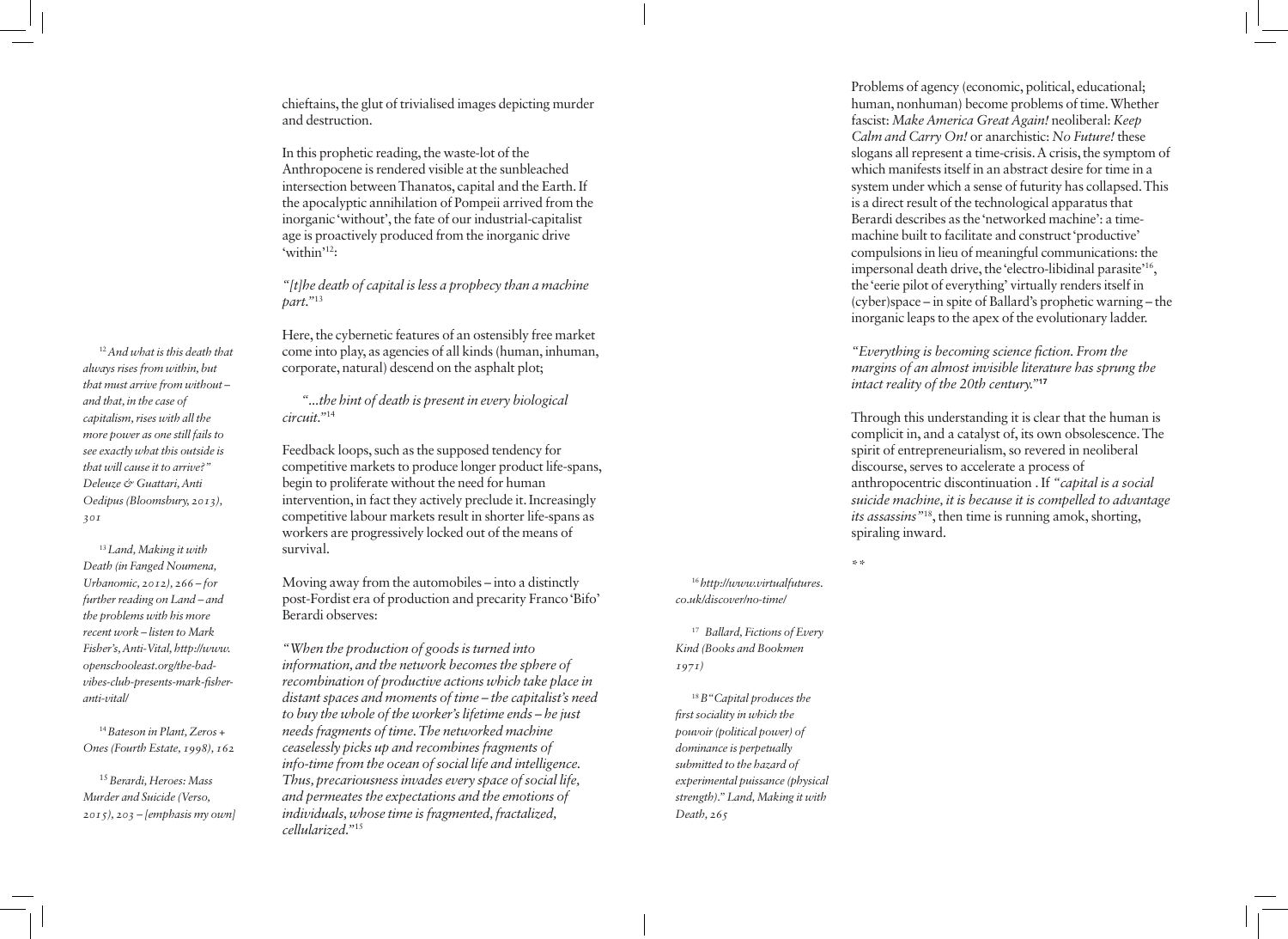

19

*'You can lean against us, we're quite real"*<sup>19</sup>

Rosie Grace Ward's work is, in a similar sense, a timemachine – not in the sense that one could jump in and 'travel' to Ancient Rome – but in the sense that it 'machines' time; the work works with time, enters into a machinic relationship with time itself, treating it as raw material. In short, it functions via an explicitly *"cybergothic methodology – disinterring the present in the relics of the Deep Past…"20* 

Ward's work manifests itself in a particular kind of 'time-space' and arrives there via this peculiar methodology, one in which time has been collapsed back in on itself – huddled in a corner muttering maddening incantations over and over. Spiralling, folding inward it has assumed a primeval, foetal posture (in death, in life and the madness in-between).

<sup>18</sup>*Foetal: denoting a posture characteristic of a fetus, with the back curved forwards and the limbs folded in front of the body. Diagram by Jack Clarke*

<sup>19</sup>*Ballard, Unlimited Dream Company (1979)* 

<sup>20</sup>*Fisher, The Weird and the Eerie, 89*

The figure of the voided corpse, crouched in a foetal pose and cast in plaster over 1000 years after its initial demise, becomes emblematic of Ward's work: ancient, idyllic agricultural landscapes are cut with the blades of future warlords; clinically bureaucratic office-spaces become involuntarily spliced with a body of coagulated blood, spilt on an altar to some anonymous, violent logotype. This is an archaeology – an exhumation or conjuration – of every temporal axis, excavating artefacts that break down any notion of an internal/external division

The dreams, desires and nightmares of agents spread across millenia coalesce in the gallery space. Here again we encounter the haunting image of Ballard's atrocious, unchaste capitalist landscapes. However, instead of the hyper-erotic images aroused from a recent sexual revolution, Ward's time-space garners the brands of a decaying planet, stratifying them through the infrastructure of an impersonal, insane, neoliberal cityscape.

*"Cyberspace. A consensual hallucination experienced daily by billions of legitimate operators, in every nation, by children being taught mathematical concepts... A graphic representation of data abstracted from banks of every computer in the human system. Unthinkable complexity. Lines of light ranged in the nonspace of the mind, clusters and constellations of data. Like city lights, receding..."*<sup>21</sup>

Berardi's 'networked (time-)machine', at once an agent and a hallucination<sup>22</sup>, seeps out into the 'real world' – infecting the various plots (both earthly and narrative) entangled throughout space-time with its own logic of productivity and accumulation. Here, the woeful obsolescence, the foetal impotence of the human appears clearer than ever.

\*\*

However, for such an inhuman, impersonal area of investigation Ward seems intent on staying with the human, for better or for worse, in life or in death, use or disuse – both as inorganic artefact and organic ally. A belief in the potential capacities of the human (and its kind) is evident in the excessively ritualistic artefacts and situations that Ward's work seeks to map out: agricultural tools ornamented with sacrificial offerings of pearls and blood; massive, looming graveyards at once haunting in their morbidity and humane in their injunction to remembrance.

<sup>21</sup>*Gibson, Neuromancer (Voyager, 1995), 67*

<sup>22</sup>*Behavior-altering parasites are known for their infection of the hosts central nervous system.*

<sup>23</sup>*Edelman in Culp, Dark Deleuze (University of Minnesota, 2016), 13*

At once diagrammatic and pragmatic, Ward's time-spaces seek not only to represent, reproduce or exhibit the plot-holes they uncover, but also dilate, distend and corrupt them – plot-holes which worm their way through the established narratives of neoliberalism, capitalism, cyberspace and civilisation more broadly. The paradoxical realisation that *"the only future we have comes when we stop reproducing the conditions of the present"23* is inescapably materialised in Ward's work. However, it is materialised through the structures, images and figures of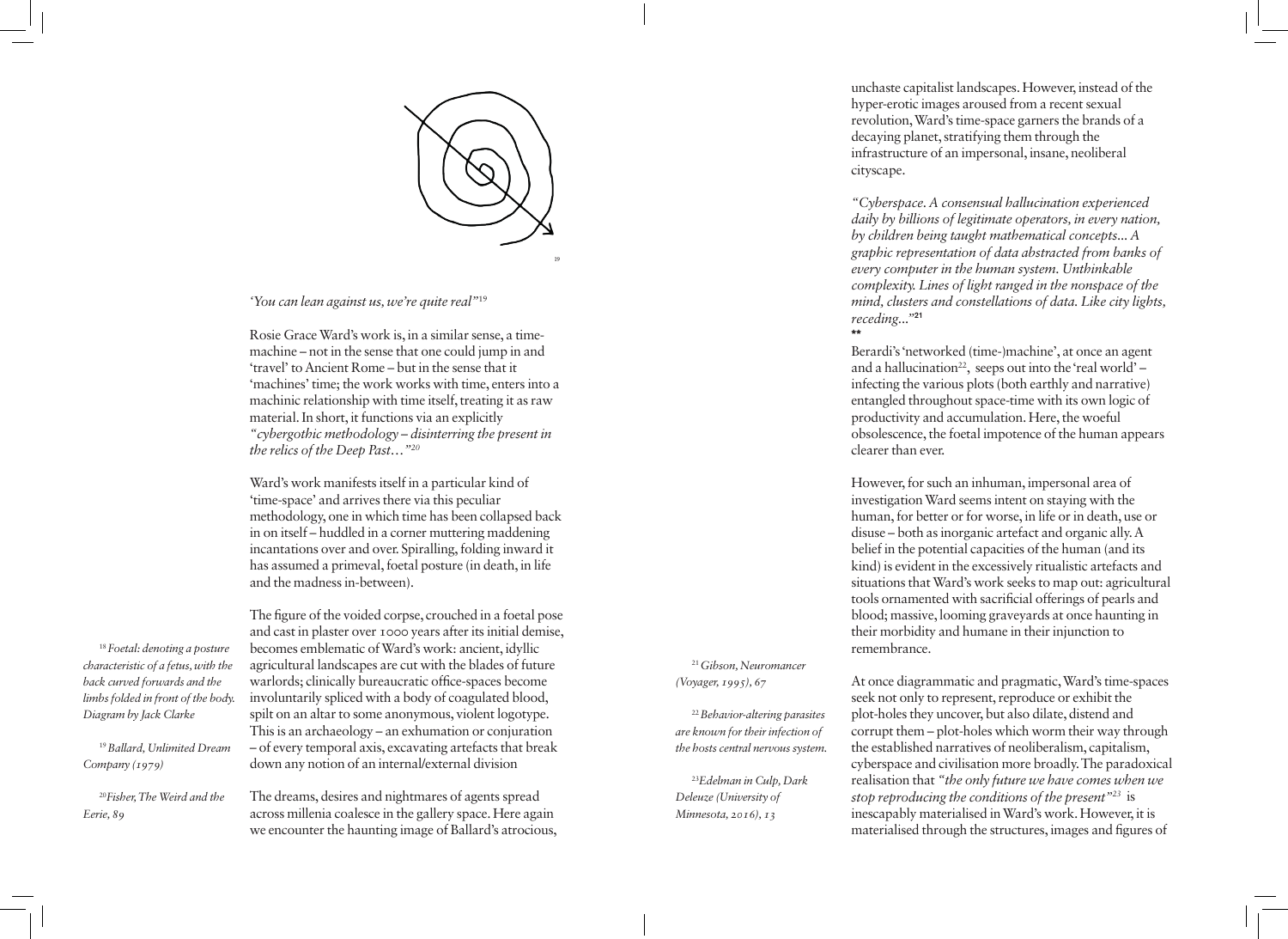the capitalist present – leveraging corporate-cultural branding, climate destruction and consumer culture against itself.

These spaces of a collapsed time compounded by a hallucinatory moment in which the affective background of 'legislated nostalgia'24 reigns supreme – making use of the cybergothic tendencies already present in contemporary culture. While Ward's work often manifests itself in explicitly violent, negative figures, hers is in fact a project of empowerment and emancipation – a method of positive temporal infection and a recuperation of the death drive we began with. It is only through these encounters that we can stop romanticising life as it stubbornly exists (across all temporal modes) and instead 'wish a happy death' on the calcified political forms and no-good solutions of contemporary capital.25

<sup>24</sup>*Definition: To force a body of people to have memories they do not actually possess. Coupland, Generation X: Tales for an Accelerated Culture (1991)*

25 *Culp, Dark Deleuze, 13* 

## Think And Pray For Me by Rosie Grace Ward

Published on the occasion of an exhibition of the same title at Camberwell Space

28 August - 7 September 2018

**Text** Planned Obsolescence ©Jack Clarke

## Cover Image

©Rosie Grace Ward

## With thanks to

Jack Clarke Ruth Pilston Joe Thornalley Fred Hunt Phoebe Ward Iona Dugdale Daisy McMullan Isobel Finlay Jonathan Shaw

## Camberwell Space

Camberwell College of Arts Peckham Road London SE<sub>5</sub> 8UF

camberwellspace@camberwell.arts.ac.uk